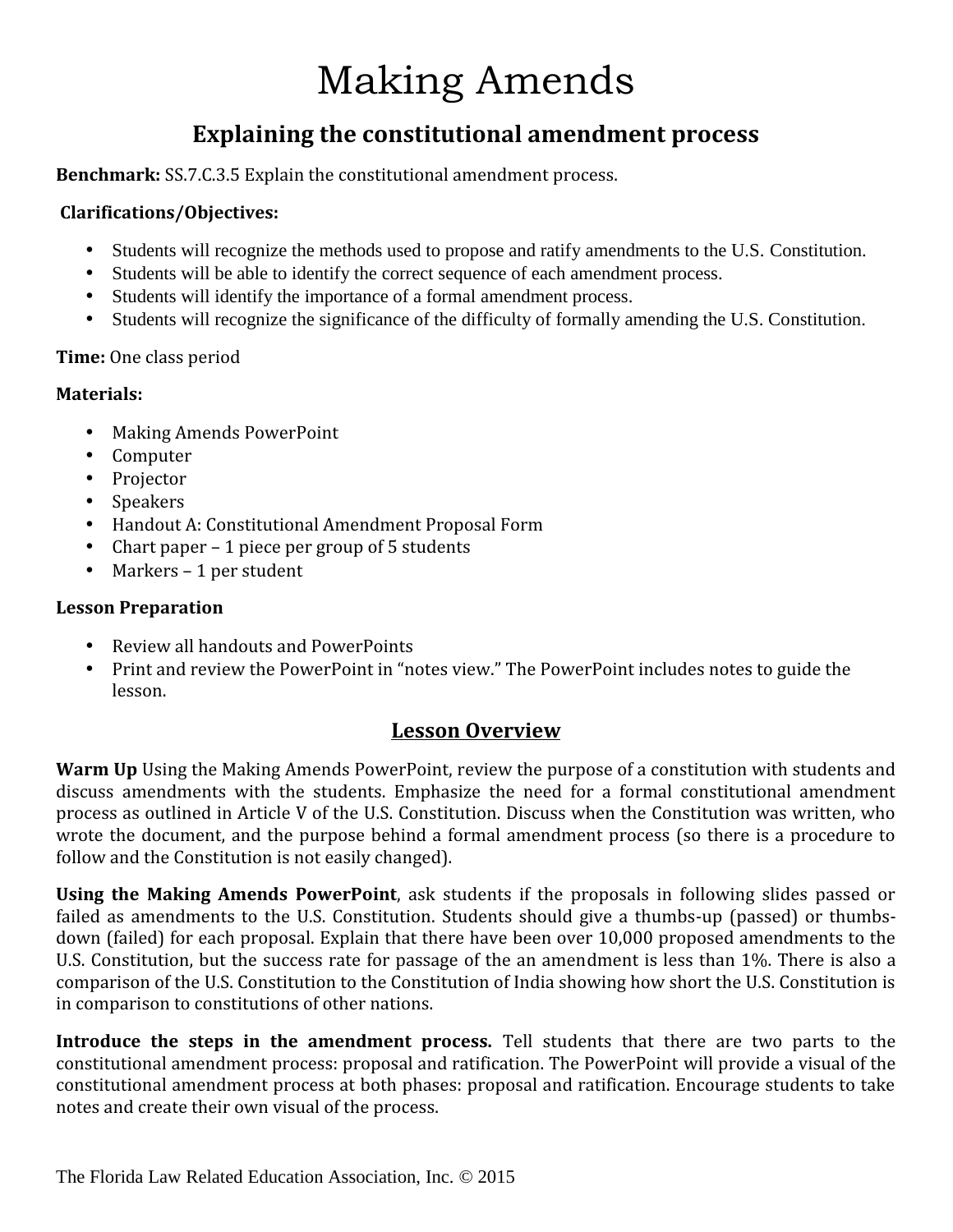Optional extension: Provide students with a copy of Article V of the U.S. Constitution. Have them dissect the article and create an outline of the constitutional amendment process.

**Constitutional amendment activity** Divide students into groups of five and distribute Handout A: Constitutional Amendment Proposal Form, a piece of chart paper, and markers.

Working in their groups, students will need to identify a topic that addresses everyone in the United States to propose as an amendment to the U.S. Constitution. 2/3 of the group (at least 3 students) will need to agree to the topic in order for it to become a formal proposal. Students should then complete Handout A and write the exact wording of their proposed amendment on a piece of chart paper. Students should then post their chart paper on the wall. Allow each group a few minutes to provide a brief presentation of their amendment.

Students will now need to decide which proposals they would like to see ratified. Slide 18 will outline questions they should consider when voting for a proposed amendment. Once the students have reviewed the questions, allow them to walk around the room and vote for the proposals they would approve of for addition to the U.S. Constitution by marking a tally on the proposed amendment chart paper. Students may vote for more than one proposal or decide not to vote for any proposals.

After they have concluded voting, total the votes and see if any proposals received 3/4 of the class vote. Remind students that in order for a proposal to be ratified, it needs to receive 34 of the votes of the state legislatures or ¾ of the votes of a constitutional convention of the states.

**Check for Understanding** The final slide will include a question from the End of Course Exam Item Specifications book. Have the students independently write down their answer and ask student to explain how they made their decision.